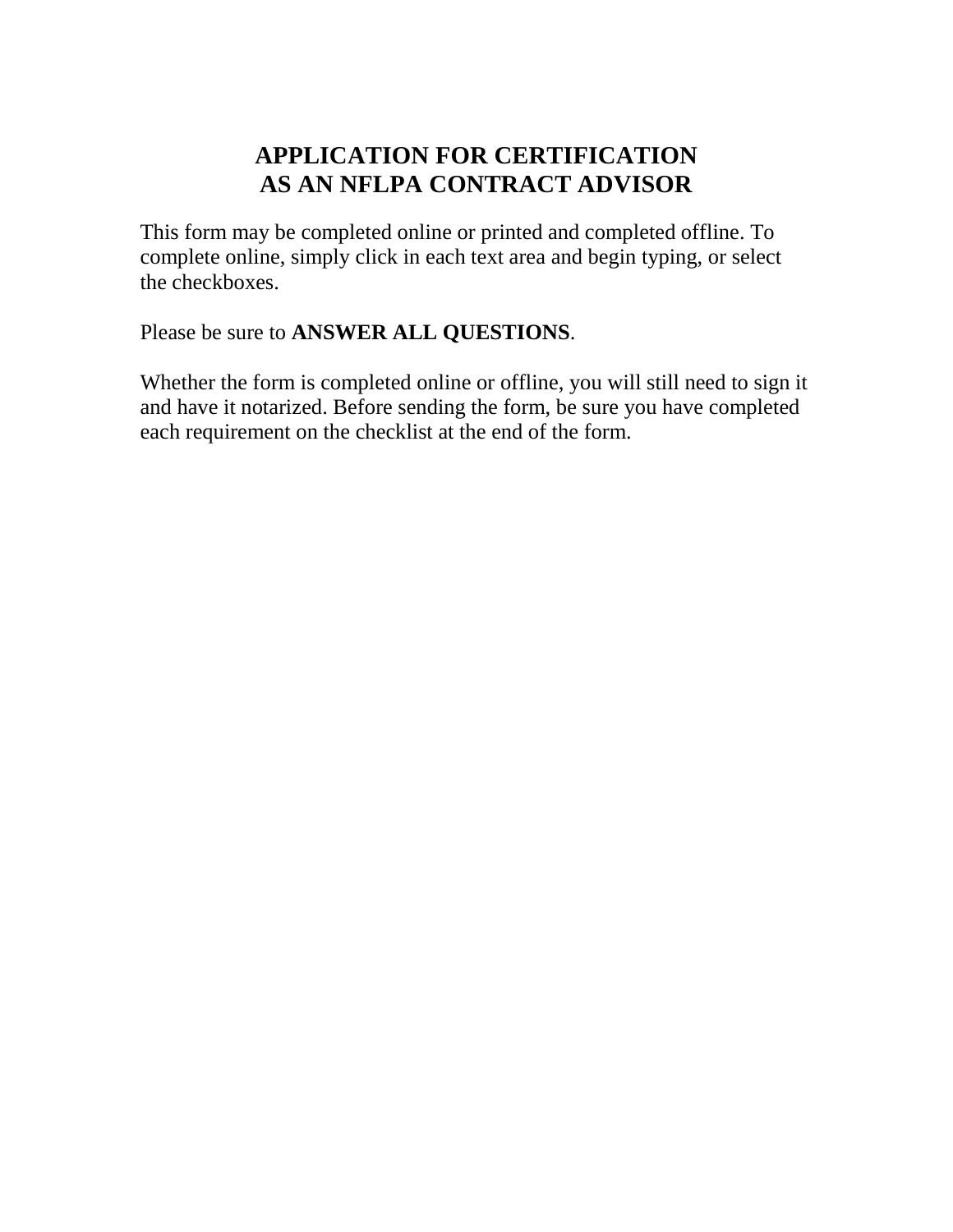## **Submit with NFLPA Application for Certification**

| Correspondence                                                                                        |
|-------------------------------------------------------------------------------------------------------|
|                                                                                                       |
|                                                                                                       |
|                                                                                                       |
|                                                                                                       |
|                                                                                                       |
|                                                                                                       |
| (X) Before mailing each applicant must have:                                                          |
| ____ Application postmarked between January 1 and January 31;                                         |
| <b>Each question answered completely, including phone numbers/addresses;</b>                          |
| Included the \$1,600 application fee payable to NFL Players Association;                              |
| ____ Original signature on application;                                                               |
| $\bigcap_{i=1}^n A_i$ is the set of $A_i$ in the set of $A_i$ is the set of $A_i$ is the set of $A_i$ |

- **\_\_\_\_** Original notary;
- **\_\_\_\_** Kept file copy of application;
- \_\_\_\_ Completed and signed release form.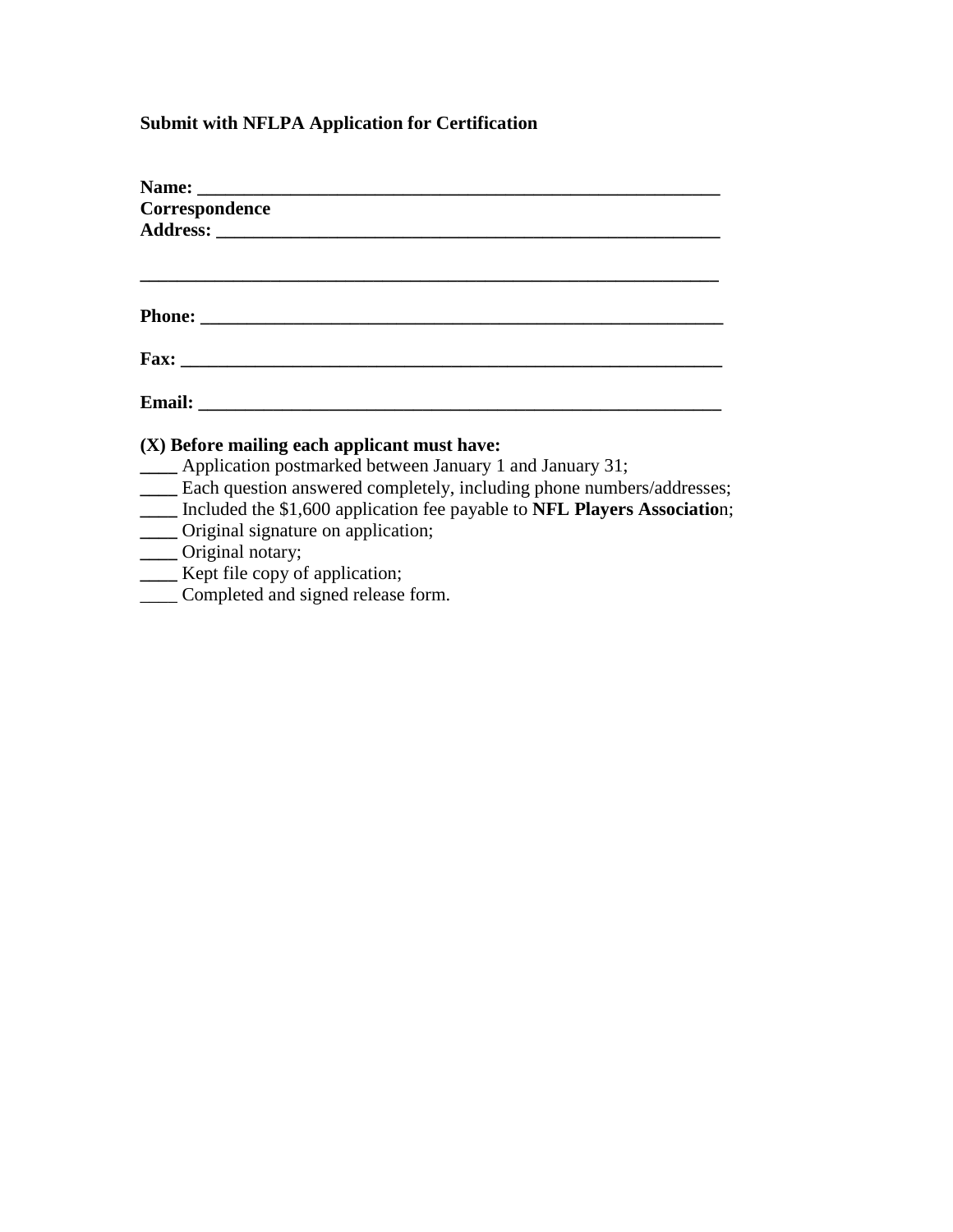### **APPLICATION FOR CERTIFICATION AS AN NFLPA CONTRACT ADVISOR**

I,

(Full Name) (Social Security number)

(Business name) (E-mail address)

(Business address and affiliation, if any) (Zip Code)

(Telephone) (Fax) hereby apply for certification as an NFLPA Contract Advisor pursuant to the NFLPA Regulations Governing Contract Advisors as adopted, effective December 1, 1994 In advance of completing the signing this Application, I have read the NFLPA Regulations Governing Contract Advisors, which were provided to me along with this Application.

In submitting this Application, I agree to comply with and be bound by these Regulations (including but not limited to the maximum fee schedule), which are incorporated herein by reference, and any subsequent amendments thereto.

I understand that making any false or misleading statement of a material nature in answering any question on this Application can result in denial or revocation of certification. I understand that all the information contained in this Application is for the use of the NFLPA and its members, both present and future, in efforts to achieve quality representation for NFL players.

I agree that all of the information contained herein can be maintained and used by the NFLPA in performing its functions and can be provided by the NFLPA to individual NFL players or prospective players. I understand and agree that a precondition to being granted certification is that I swear and affirm that every agreement which I enter into with a player for the performance of a Contract Advisor's services on or after December 1, 1994 (including any modification, extension or renewal of an agreement that was in effect prior to December 1, 1994) shall conform to the Standard Representation Agreement required by the Regulations.

I agree that if granted certification I will save and hold harmless the NFLPA, its officers, employees, and representatives from any liability whatsoever resulting from my acts of commission or omission in providing services to any player in connection with his individual contract negotiations with an NFL Club or in connection with any subsequent enforcement of such individual contract or any other contracts involving any player I represent.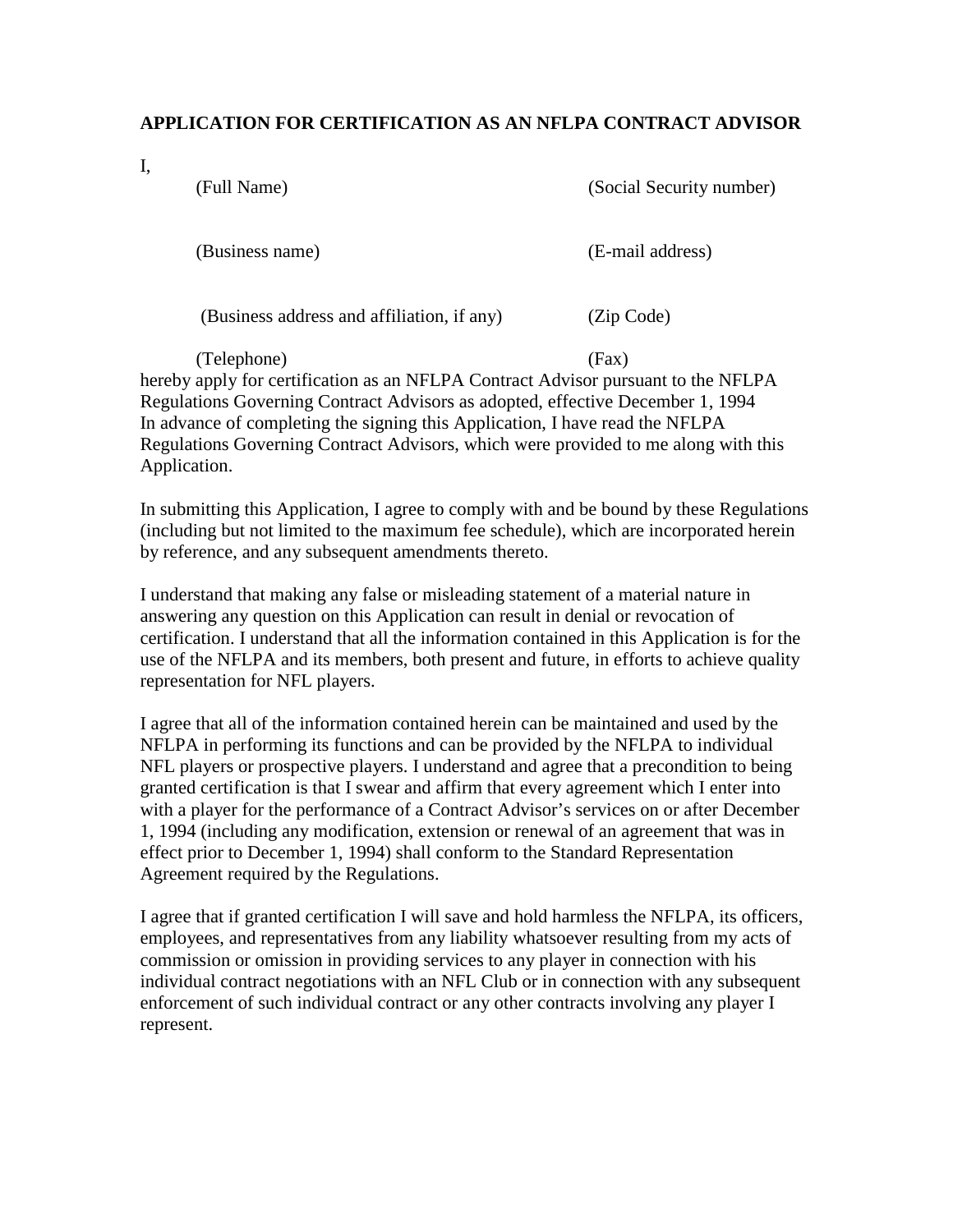I agree that if I am denied certification or if subsequent to obtaining certification it is revoked or suspended pursuant to the Regulations, the exclusive method for challenging any such action is through the arbitration procedure set forth in the Regulations In consideration for the opportunity to obtain certification and in consideration of NFLPA's time and expense incurred in the processing of my application for such certification, I further agree that this Application and the certification, if one is issued to me, along with the NFLPA Regulations Governing Contract Advisors shall constitute a contract between the NFLPA and myself.

### **ALL QUESTIONS MUST BE ANSWERED COMPLETELY AND MUST BE TYPED**

If space provided is not sufficient, attach additional information on a separate sheet and clearly identify the item number the additional sheet(s) represent.

### **1. General**

a. Have you ever been known by any other name or surname?

### $\Box$ YES  $\Box$ NO

If yes, state all names used and when used, including a maiden name or any other married names:

b. Date of birth: Birthplace:

c. Name of spouse:

d. Spouse's employer and address:

e. Does your spouse or any other relative have any business relationship with the National Football League or its Clubs?  $\Box$ YES  $\Box$ NO If yes, specify in detail:

### **2. Education**

a. Law or other graduate school attended:

(full name) Dates of Attendance:

| (month $&$ year)                      | tΟ | (month $&$ year) |
|---------------------------------------|----|------------------|
| Degree:                               |    | Date awarded:    |
| b. Colleges or Universities attended: |    |                  |

(school) (city & state)

(dates attended) (degree)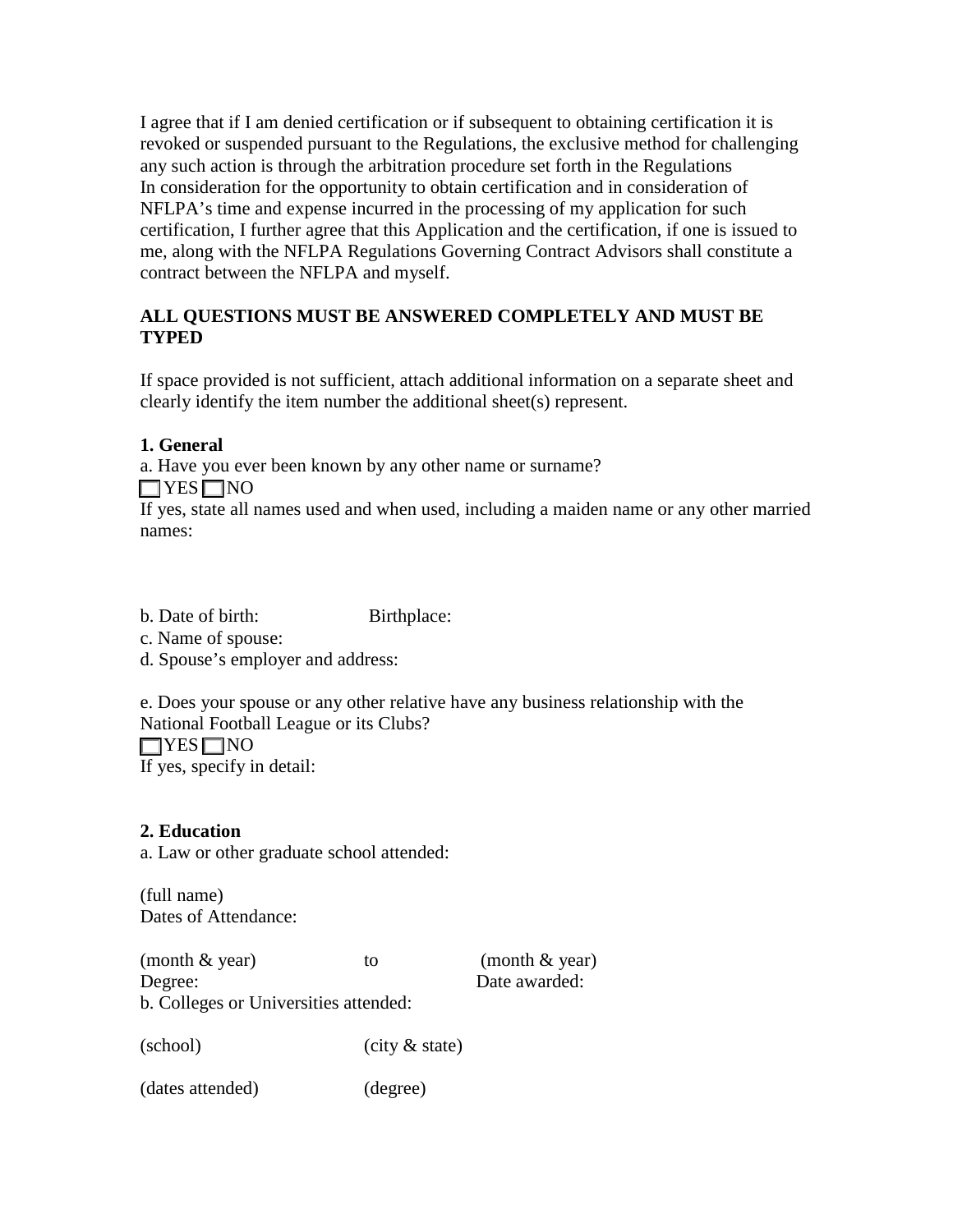| $(city &$ state) |
|------------------|
|                  |

(dates attended) (degree)

(school) (city & state)

(dates attended) (degree) c. High School attended:

(school) (city & state) (year graduated) d. If you have not received a degree from an accredited four year college/university, list below the negotiating experience you wish the NFLPA to consider in lieu of a college degree (See Regulations, Section 2(A))

#### **3. Current Occupation/Employment**

a. I am currently: (check one) EMPLOYED BY:

(name of employer)

(address)

(telephone)

(dates of employment)

(nature of employment) DOING BUSINESS AS:

(name of employer)

(address)

(telephone)

(dates of employment)

(nature of employment)

b. Please list below the names of employers, addresses, telephone numbers, positions held, and dates of all your employment for the past ten  $(10)$  years: (use additional pages if necessary)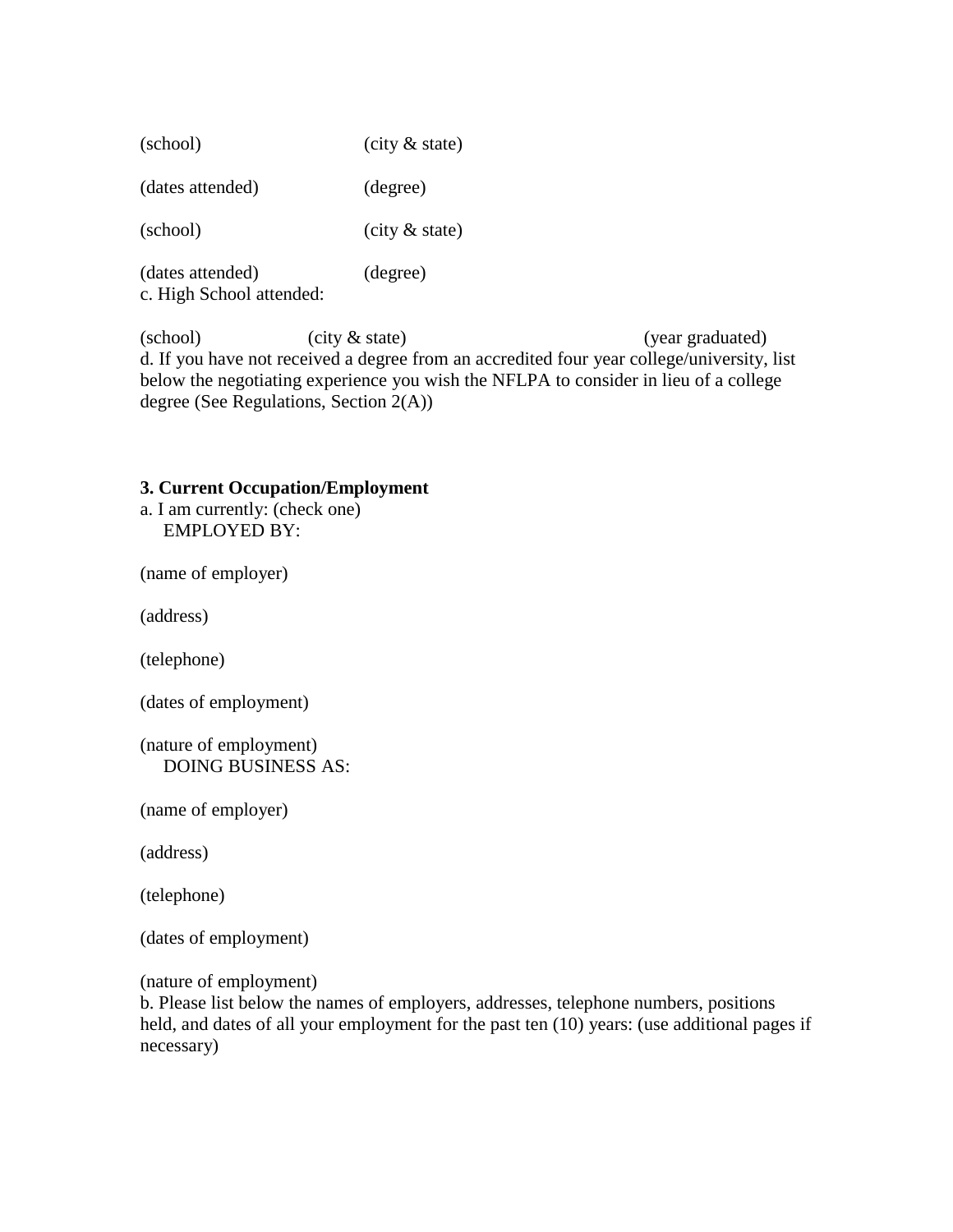### **4. Lawyers and Law Graduates**

a. Have you been admitted to the Bar in any jurisdiction:  $\Box$ YES $\Box$ NO If yes, please list jurisdiction and dates of admissions:

(jurisdiction) (date of admission)

(jurisdiction) (date of admission)

(jurisdiction) (date of admission)

b. Do you have any Application for Bar admission currently pending?

 $\Box$ YES $\Box$ NO

If yes, please state where you have applied and the status of that Application:

c. Have you ever been disbarred, suspended, reprimanded, censured, or otherwise disciplined or disqualified as an attorney, as a member of any other profession, or as a holder of any public office?

 $\Box$ YES  $\Box$ NO

If yes, please describe each such action, the dates of occurrence, and the name and address of the authority imposing the action in question:

d. Are any charges or complaints currently pending against you regarding your conduct as an attorney, as a member of any profession, or as a holder of public office?  $\Box$ YES  $\Box$ NO

If yes, please indicate the nature of the charge or complaint and the name and address of the authority considering it:

e. Has your right to practice before any governmental office, bureau, agency, commission, etc., ever been restricted, suspended, withdrawn, denied, or terminated?  $\Box$ YES  $\Box$ NO If yes, please explain fully:

### **5. All Applicants**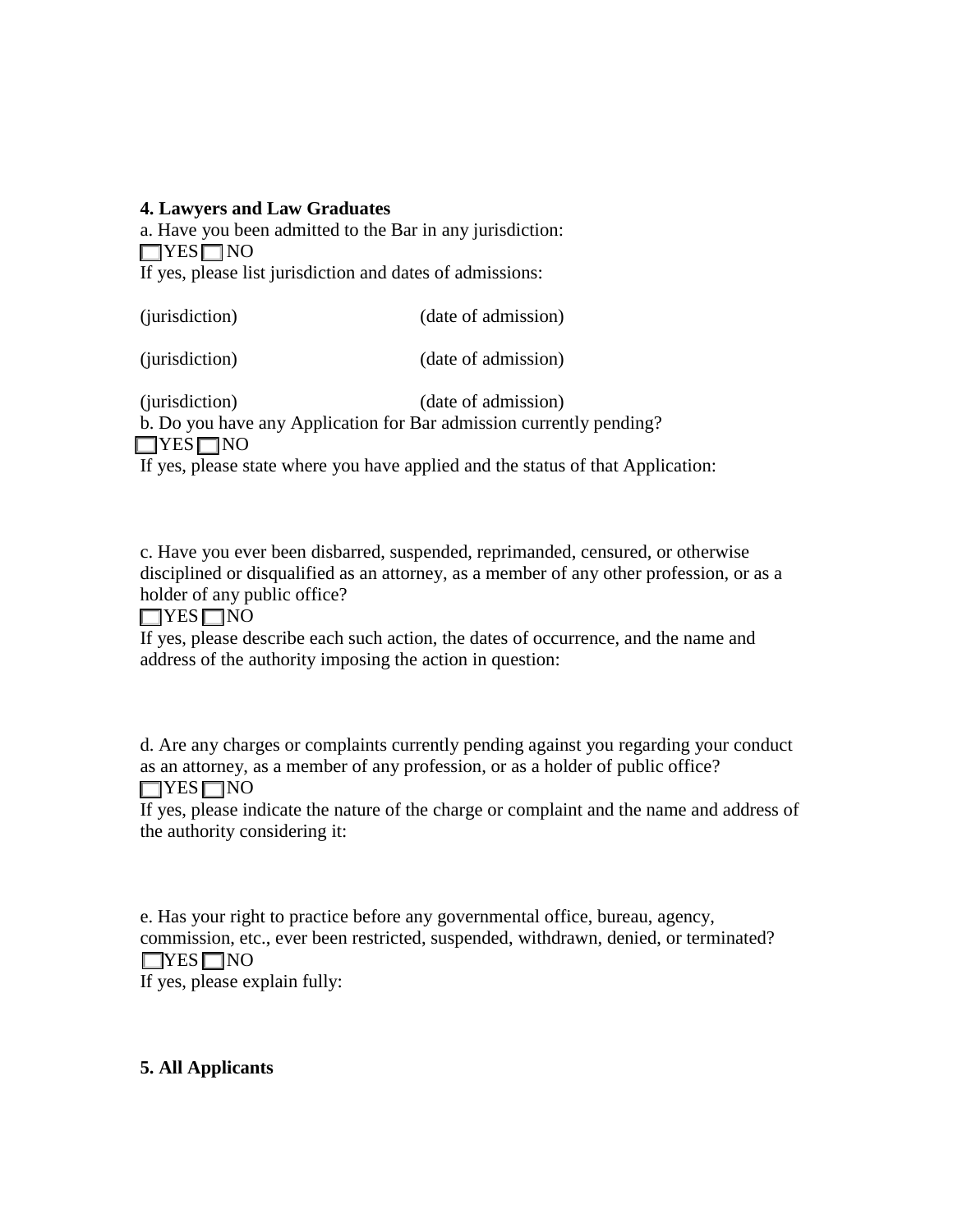(Lawyers and law graduates need not repeat answers given in Section 4 pertaining to your status as a lawyer or law graduate when providing answers in this Section. For example, if a lawyer is also a CPA, answer these questions only as they relate to your status as a CPA.)

a. Are you a member of any business or professional organization which directly relates to your occupation or profession?

 $\Box$ YES  $\Box$ NO If yes, please list:

b. Please list any occupational or professional licenses or other similar credentials (i.e., Certified Public Account, Chartered Life Underwriter, Registered Investment Advisor, etc.) you have obtained other than college or graduate school degrees, including dates obtained:

c. Are you registered or have you applied to be registered pursuant to any state statutes regulating athlete agents?

 $\Box$ YES $\Box$ NO

If yes, list states and status of registration:

d. Have you ever been denied an occupational or professional license, franchise or other similar credentials for which you applied?

 $\Box$ YES $\Box$ NO

If yes, please explain fully:

e. Do you currently have pending any application for an occupational or professional license, franchise or other similar credentials?

 $\Box$ YES  $\Box$ NO

If yes, please describe and indicate status of each such application:

f. Have you ever been suspended, reprimanded, censured, or otherwise disciplined or disqualified as a member of any profession, or as a holder of any public office?  $\Box$ YES $\Box$ NO

If yes, please describe each such action, the date(s) of occurrence, and the name and address of the authority imposing the action in question: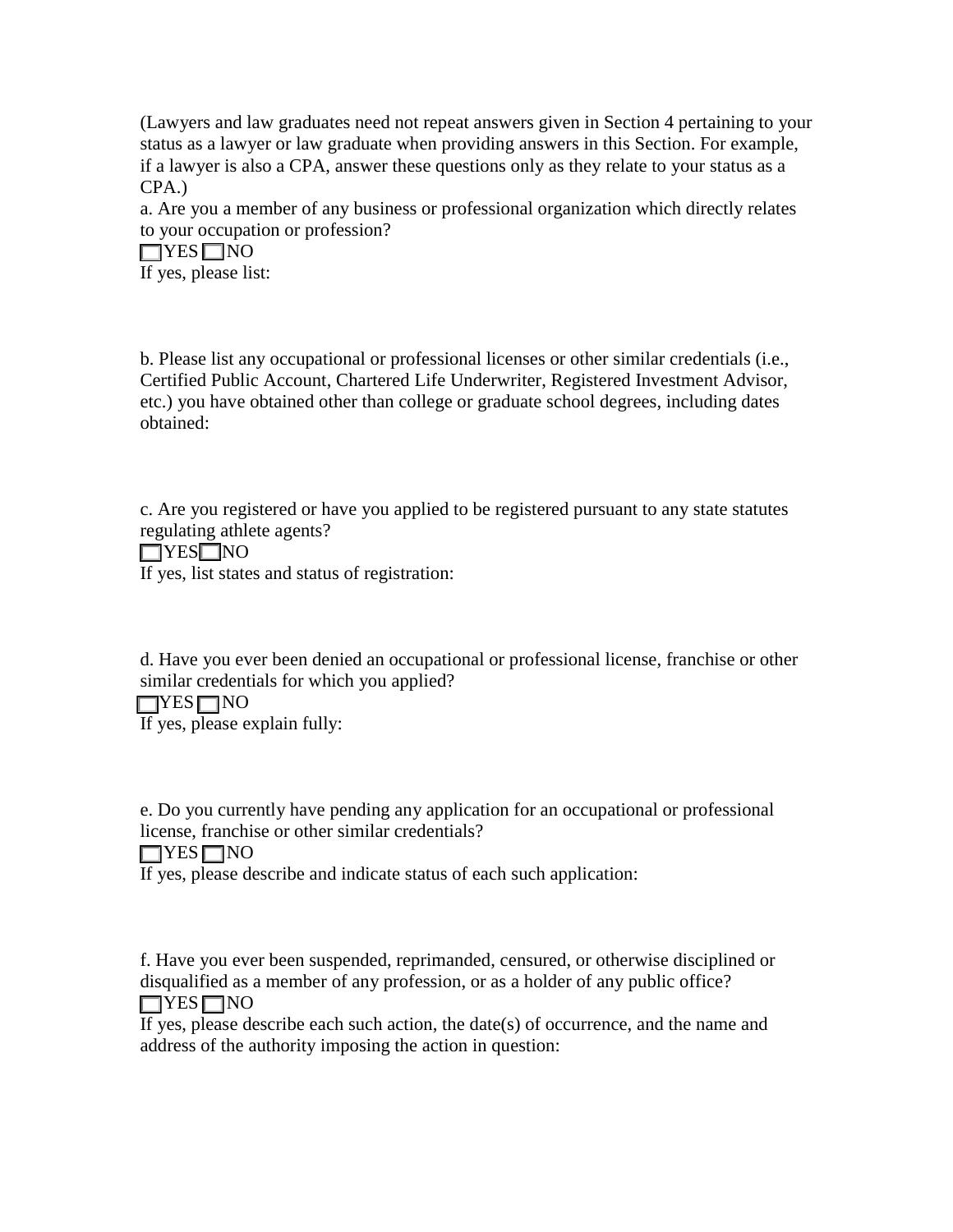g. Are any charges or complaints currently pending against you regarding your conduct as a member of any profession, or as a holder of public office?

 $\Box$ YES  $\Box$ NO

If yes, please indicate the nature of the charge or complaint and the name and address of the authority considering it:

h. Has your right to engage in any profession or occupation ever been restricted, suspended, withdrawn, or terminated?  $\Box$ YES  $\Box$ NO

If yes, please explain fully:

6. All Applicants:

a. Have you ever been charged with, indicted for, convicted of, or pled guilty or pled no contest to a criminal charge, other than minor traffic violations (\$100 fine or less)?  $\Box$ YES  $\Box$ NO

If yes, please indicate nature of offense, date or conviction, criminal authority involved, and punishment assessed:

b. Have you ever been a defendant in any civil proceedings in which allegations of fraud, misrepresentation, embezzlement, misappropriation of funds, conversion, breach of fiduciary duty, forgery, professional negligence, or legal malpractice were made against you?

## $\Box$ YES  $\Box$ NO

If yes, please describe fully and indicate results of the civil proceeding(s) in question:

c. Have you ever had legal proceedings brought against you by any player, players association, professional sports club or league (NFL or otherwise) for any reason?  $\Box$ YES  $\Box$ NO

If yes, please describe fully and indicate the results of the civil action in question:

d. Have you ever been adjudicated insane or legally incompetent by any court?  $\Box$ YES $\Box$ NO

If yes, please provide details: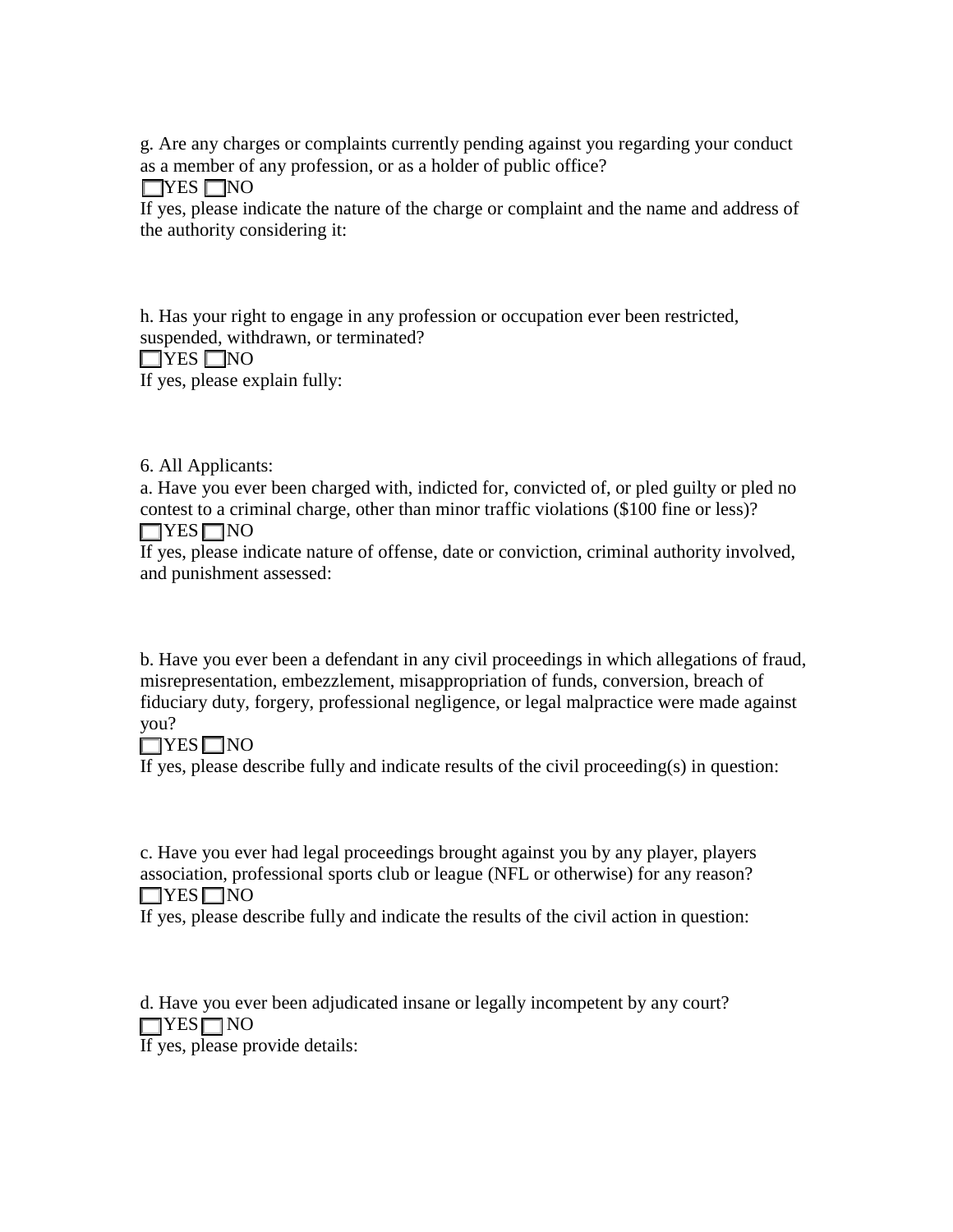e. Were you ever suspended or expelled from any college, university, graduate school, or law school?

 $\Box$ YES $\Box$ NO If yes, please explain fully:

f. Has any surety or any bond on which you were covered been required to pay any money on your behalf?  $\Box$ YES  $\Box$ NO If yes, please describe circumstances:

g. Are there any unsatisfied judgments of continuing effect against you (other than alimony or child support)?  $\Box$ YES $\Box$ NO If yes, provide full details:

h. Have you ever been declared bankrupt or been an owner or part owner of a business which has declared bankruptcy?  $\Box$ YES  $\Box$ NO If yes, provide full details:

### **7. References**

a. Please list below the names, addresses, and daytime telephone numbers of at least three (3) persons, not related to you, who have known you for at least the last five (5) years and who can attest to your character. (Names of officers, Player Representatives, or staff members of the NFLPA may not be used):

| (name) | (address) | (phone) |
|--------|-----------|---------|
| (name) | (address) | (phone) |
| (name) | (address) | (phone) |

b. Please list below the names, current addresses, and current telephone numbers of at least two entities which can attest to your financial credit. (i.e., credit card companies, lending institutions, etc):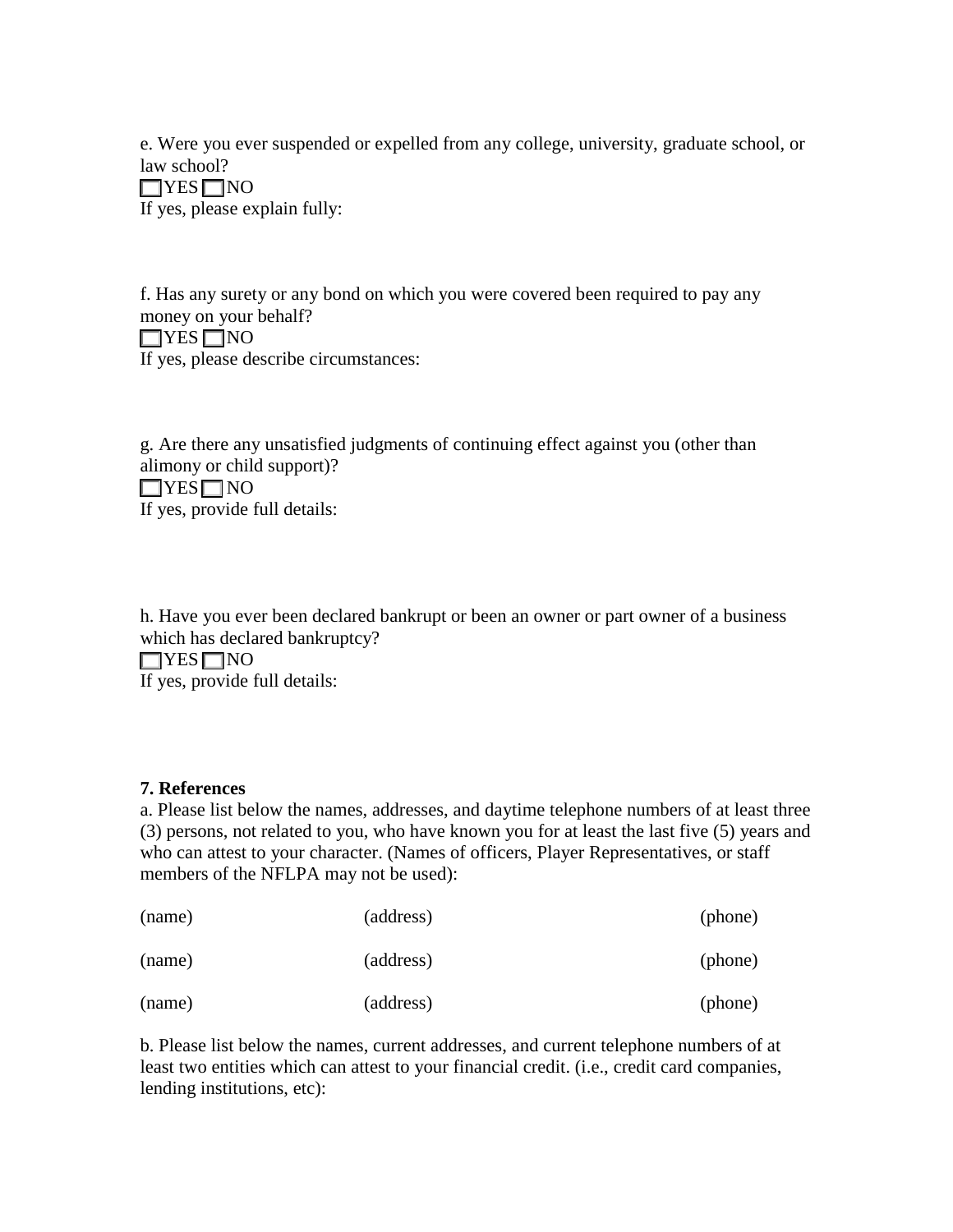| (name) | (address) | (phone) |
|--------|-----------|---------|
| (name) | (address) | (phone) |

### **8. Professional Sports Experience**

a. Please list below (or attach a list which includes) the names of every NFL player, including rookies, you are now representing or have represented in the past in individual contract negotiations with NFL Clubs, including the dates of such representation and the NFL Club(s) involved:

b. Apart from professional football, list any other professional sports in which you currently represent or have previously represented any professional athletes, state whether you have been approved or certified as agent in such sport (and the date of approval) and for each such sport specify the number of athletes you currently represent

c. (Optional - applicant may refrain from answering if he/she desires.) Please list below the names of any other professional athletes, entertainers, or celebrities you are now representing or have represented in the past, indicating the type of representation, the dates of representation, and the employers involved:

### **9. NFL Management Personnel**

List the names of any coaches, general managers or other management officials of any NFL Club you presently represent or have represented in the past regarding employment with their respective Clubs:

### **10. Related Businesses and Personnel**

a. List the name, address and phone number for each firm or organization with which you are currently affiliated where the business of representing professional athletes is customarily conducted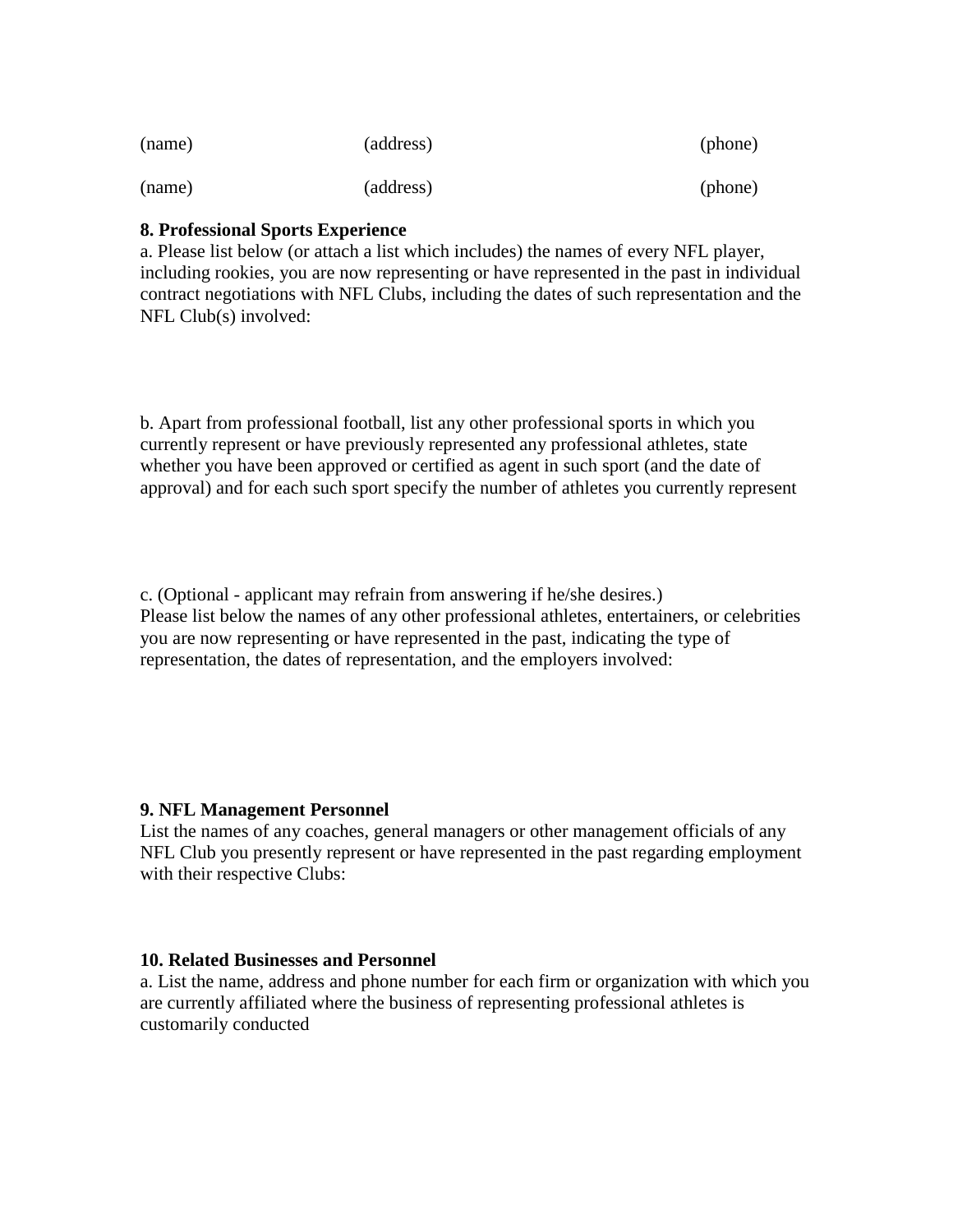b. For each such firm or organization, state whether it is a sole proprietorship, corporation, partnership, or other entity (specify):

c. If a partnership, list the name of each partner; if a corporation, list the name of each officer and member of the board of directors. Designate those partners, officers or members of the board of directors who customarily perform work for professional athletes:

d. List each person, not named in 10.c. above who: (a) has a significant ownership interest in your firm or organization; (b) has wholly or partially financed your firm or organization (other than financing or credit extended in the ordinary course of business by lending institutions); or (c) directly or indirectly exercises or has the power to exercise a controlling influence over the management of your firm or organization:

e. Describe the ownership interest, the amount of financing, and/or basis of controlling influence for each person listed in 10.d.:

f. Describe fully the nature of the business of each of your firm(s) or organization(s) listed in 10.a. above:

g. With respect to your present business, list each person employed by that business who is engaged in the representation of professional athlete(s) and write a description of his/her area(s) of specialty:

h. List all persons employed by you or any of your businesses, either directly or indirectly, who solicit, recruit or recommend players on your behalf. For each person listed include current addresses, phone numbers, and a brief description of your business relationship with them, including any fee arrangements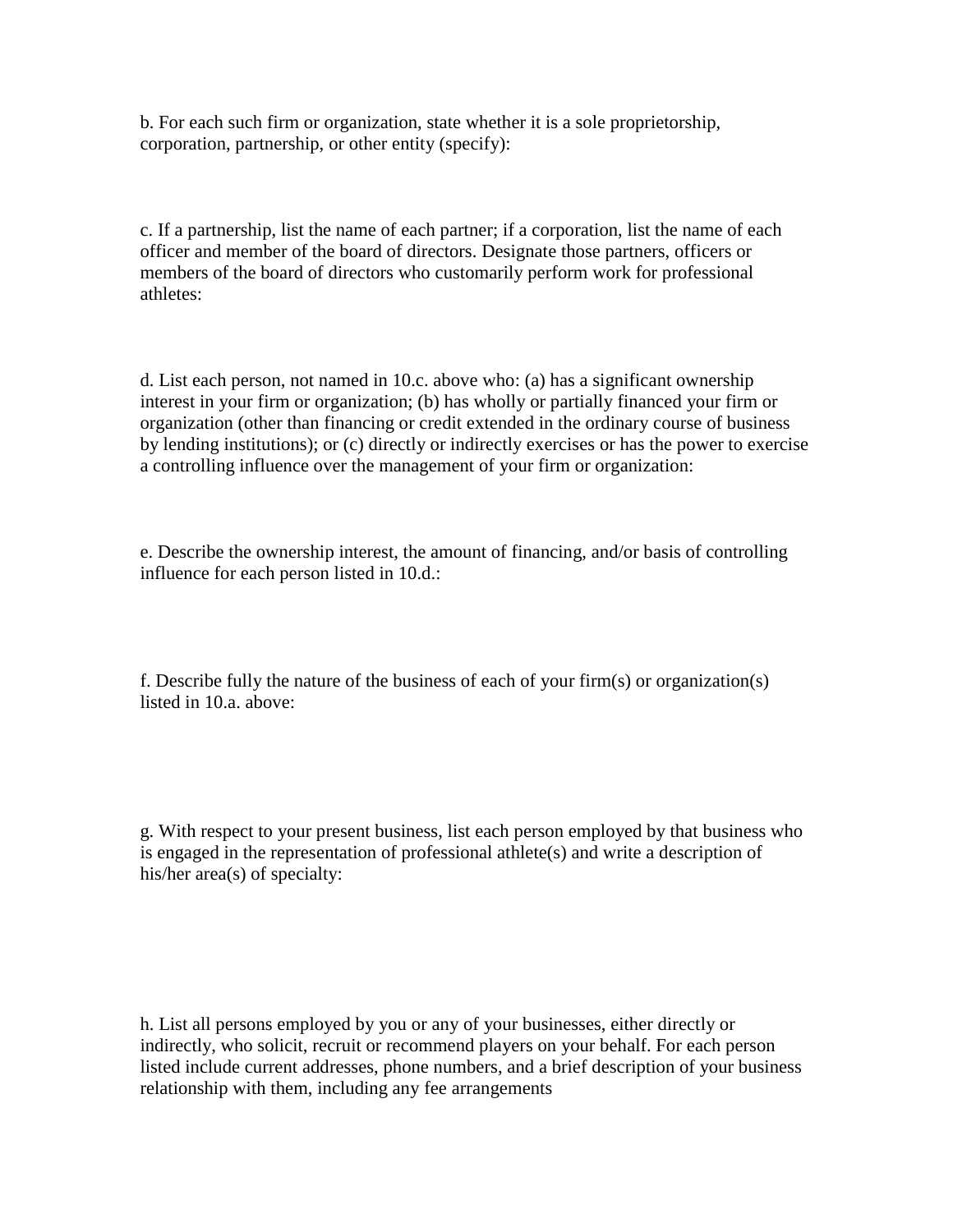### **11. Business Services**

a. What services do you or your firm provide to Players?

(Please check each service provided.)

 $\Box$  Contract Negotiation  $\Box$  Estate Planning

 $\Box$  Tax Planning  $\Box$  Financial Planning

 $\Box$  Investment Counseling  $\Box$  Appearances/Endorsements

Other Services (Explain)

b. Do you manage, invest or in any other manner handle funds for NFL players?

 $\Box$ YES  $\Box$ NO

If yes, are you bonded?

 $\Box$ YES  $\Box$ NO

 If yes, please provide details as to the amount of the bond, the name and address of the surety or bonding company, etc.:

If yes, are you currently registered under the Investment Advisor's Act? If no, explain why:

c. If you do not provide services in one or more of the areas listed in 11.a., do you assist the player in securing such services?

 $\Box$ YES  $\Box$ NO

If so, describe what you do in this regard (include name and address of each individual/firm to which you customarily refer players for each such service and state whether or not you receive a fee from those individuals for the referral, and the basis of any fee.):

d. With respect to the areas in which you do not provide services, do you: (a) have an ownership interest in; (b) wholly or partially finance; or (c) directly or indirectly exercise a controlling influence over any firm or organization that does provide such services?  $\Box$ YES $\Box$ NO

If so, list the name and address of each firm or organization, the services it provides, and a detailed explanation of your relationship to and/or involvement with such firm or organization (including financial relationships):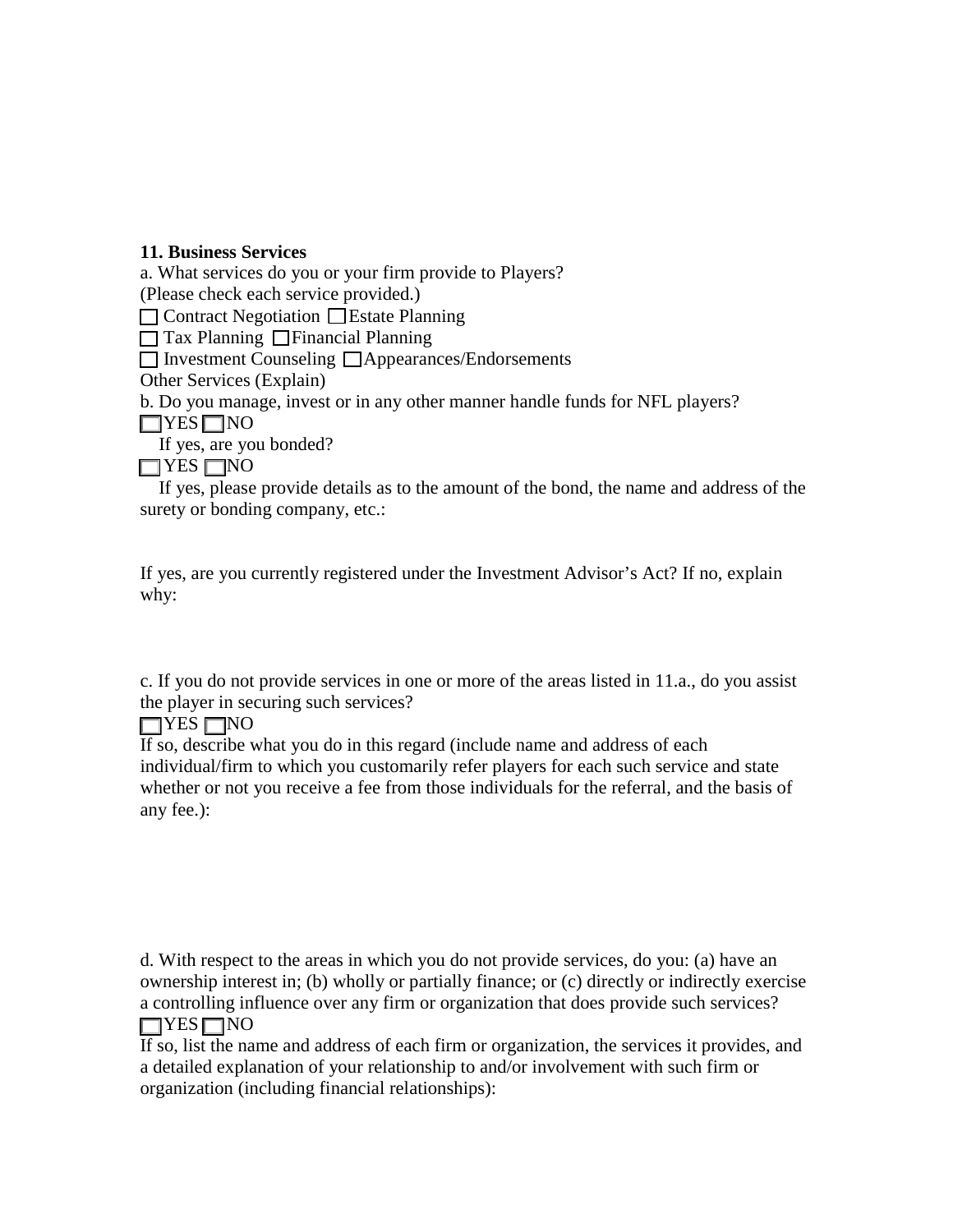e. Do you have any agreement, understanding or relationship of any kind with any individual, firm or organization pursuant to which such individual, firm or organization solicits or recommends players to use your services?

 $\Box$  YES  $\Box$  NO If so, explain fully, including the name and address of each such person, firm or organization, and whether or not you provide any compensation or other consideration to such individual, firm or organization:

f. If you provide services in addition to contract negotiation services, please indicate your customary fees for financial planning, investment counseling, estate planning, tax planning, legal advise, and/or appearances/endorsements. (Specify whether fees are based on a percentage of the playerÕs salary negotiated, on his total income, on an hourly fee, or on some other arrangement.) Specify your customary fees in each such area, and indicate the relationship, if any, of such fees to the fees you charge for player contract negotiations and related services:

g. Do you bill the player for your expenses in connection with the services referred to in number 11.f. above?

 $\Box$ YES  $\Box$ NO

If so, on what basis do you bill (e.g. itemize out-of-pocket, daily rate or other basis):

h. Do you allocate any expenses among various player clients?  $\Box$ YES $\Box$ NO If so, describe method of allocation: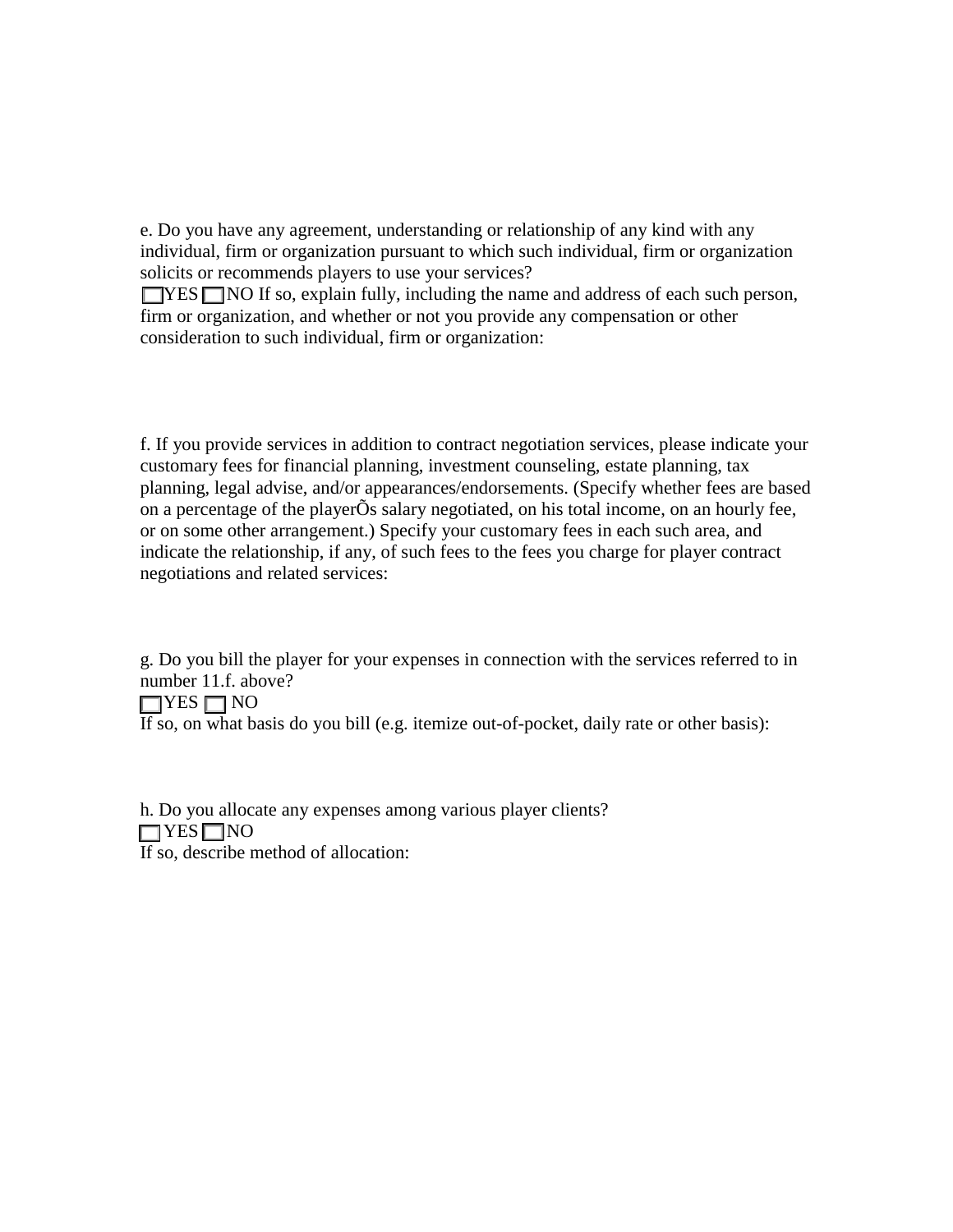### **ACKNOWLEDGEMENT**

CITY OF: STATE OF:

I, being first duly sworn, say that I have read the foregoing questions and have personally answered the same fully and honestly and the answers to said questions are true to my knowledge. Further, I agree to be bound by these Regulations in their entirety

Signature of Applicant

Subscribed and sworn to before me this  $\_\_\_\_\$  day of ,  $\_\_\_\_\_\$  , 20 $\_\_\_\_\$ Notary Public

\_\_\_\_\_\_\_\_\_\_\_\_\_\_\_\_\_\_\_\_\_\_\_\_\_\_\_\_\_\_\_\_\_\_\_\_\_\_\_\_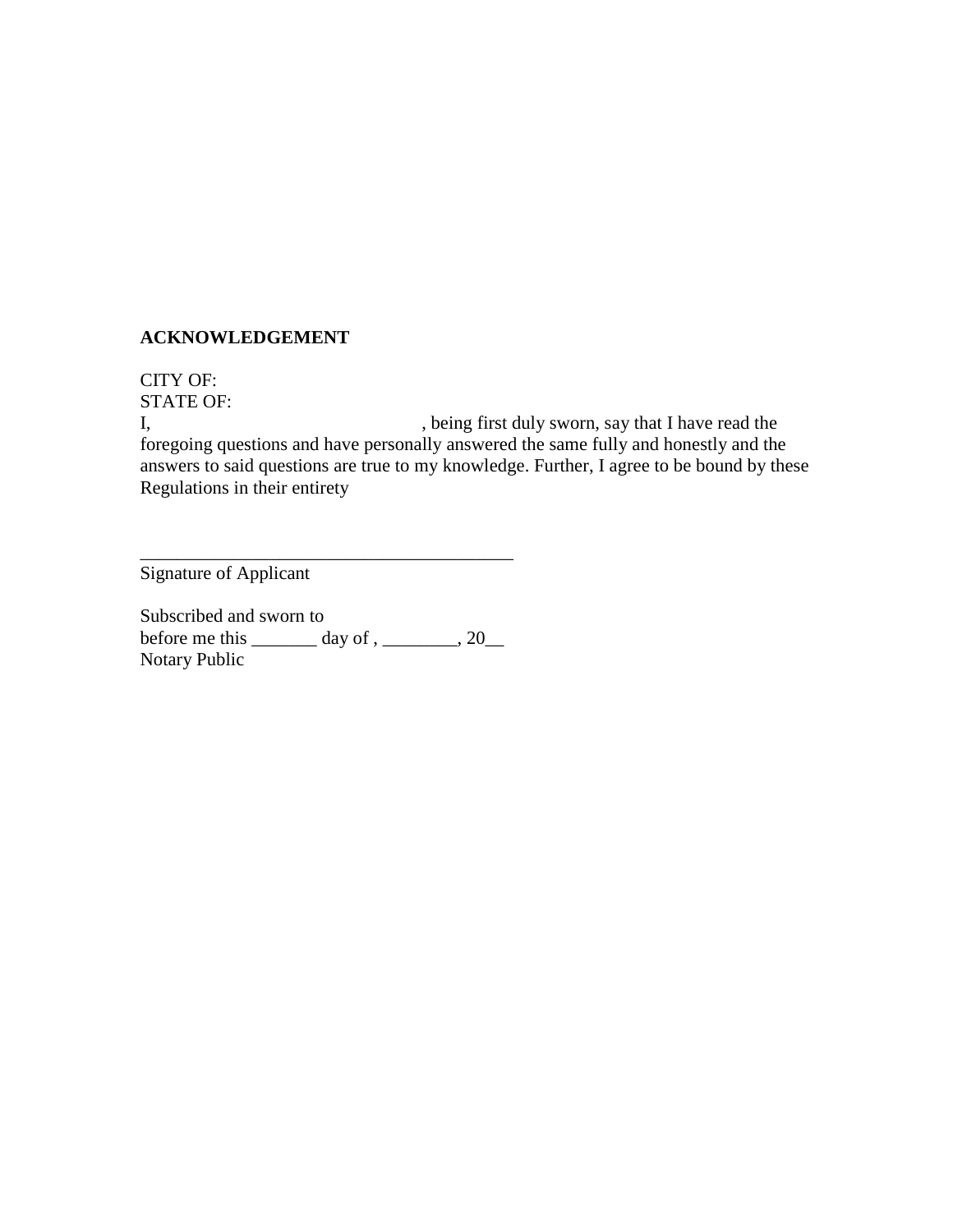



### AUTHORITY AND CONSENT TO RELEASE INFORMATION INCLUDING CONSUMER REPORTS AND CONSUMER **INVESTIGATIVE REPORTS** UNDER THE FEDERAL FAIR CREDIT REPORTING ACT

#### (1) SCREENING QUESTIONNAIRE FOR IDENTIFICATION PURPOSES:

| Driver's License #: |                | State:  |         |            |
|---------------------|----------------|---------|---------|------------|
|                     | Date of Birth: |         |         |            |
|                     | (Street)       | (City)  | (State) | (Zip Code) |
| <b>Address:</b>     |                |         |         |            |
|                     | (Last)         | (First) |         | (Middle)   |
| Name:               |                |         |         |            |

#### **(2) AUTHORIZATION AND GENERAL RELEASE:**

I hereby authorize the **NFL PLAYERS ASSOCIATION** and all of its agents to request and receive any information and records concerning me, including, but not limited to, consumer credit, criminal record history, driving, employment,military, civil, regulatory, educational data, and reports, from any individuals, corporations, partnerships, associations, institutions, schools, governmental agencies, and departments, courts, law enforcement, and licensing agencies, consumer reporting agencies, and other entities, including my present and previous employers.

I further release and discharge the **NFL PLAYERS ASSOCIATION**, all of its agents and all of its subsidiaries and affiliates, and every employee or agent of any of them, and all individuals and personal, business, private, or public entities of any kind, from any and all claims and liability arising out of any request(s) for, or receipt of, information or records pursuant to this authorization, or arising out of any compliance, or attempted compliance, with such request(s). I also authorize the procurement of an investigative consumer report and understand that it may involve personal interviews with sources such as friends, neighbors, and associates, and may contain information about my character, general reputation, personal characteristics, and mode of living, whichever are applicable. I understand that I have the right to make a written request within a reasonable period of time for a complete and accurate disclosure of additional information concerning the nature and scope of the investigation. I acknowledge that I have voluntarily provided the above information for qualification as an NFLPA Contract Advisor, and I have carefully read and I understand this authorization.

I have been given a stand-alone, consumer notification that a report will be requested and used for the purpose of evaluating me for qualification as an NFLPA Contract Advisor. The following is my true and complete legal name, and all the above information is true and correct to the best of my knowledge.